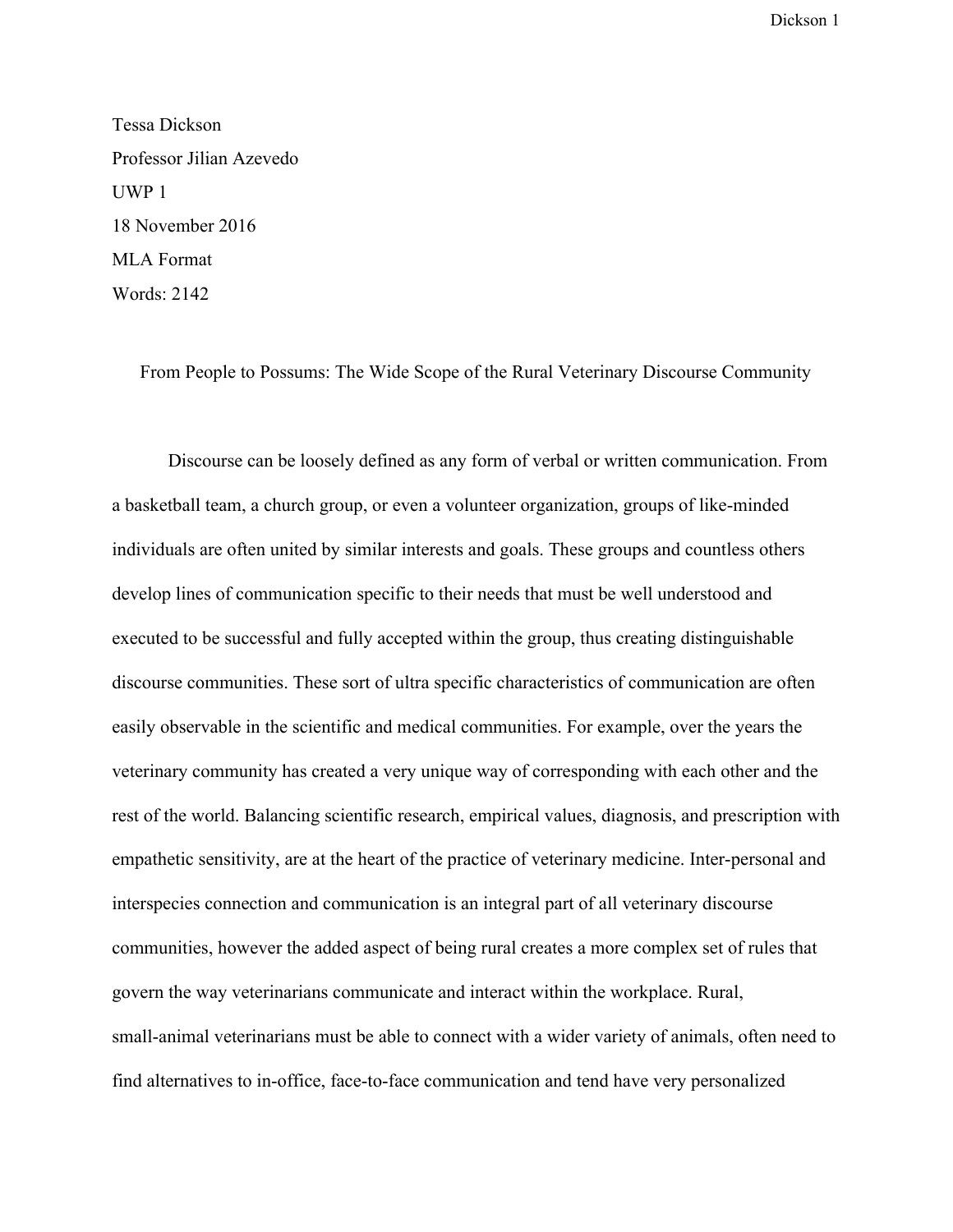conversations with their clients. It is this set of characteristics, and many more, which define the rural vet occupation as its own distinct discourse community within the broader veterinary field.

Perhaps the most defining aspect of the veterinary discourse community is its unique set of audiences. Similarly to the medical field, vets must be adept at communicating with each other as well as with their patients. However, because animals cannot truly communicate with their human counterparts, vets must be able to gather information from both the animal patient and the client, and must combine and process this information as a whole. It is for this reason that becoming "bodily and vocally oriented toward the animal"(Roberts 423) is of utmost importance and can define one as either a good or a bad communicator within this discourse community.

When asked about strategies for communicating with animals, Dr. Karen Novak, a small-animal vet from rural Mendocino County stated, "animals are actually fairly easy to assess in some ways through body language." Dr. Novak went on to state that scrutinizing the way an animal moves, or doesn't move, can offer huge clues into their underlying health conditions. For example, a dog showing listlessness while walking effectively communicates a possible health problem such as diarrhea or vomiting. Over the years, experienced vets have been able to correlate their observations of body language to specific illnesses, which often leads to a concrete medical diagnosis. To do this, they need to take into account not only how the animal communicates with them, such as wagged tail, a loud bark, or an open panting mouth, but also how the animal's actions change in response to vets body language, such as backing away into a corner or shying away from touch.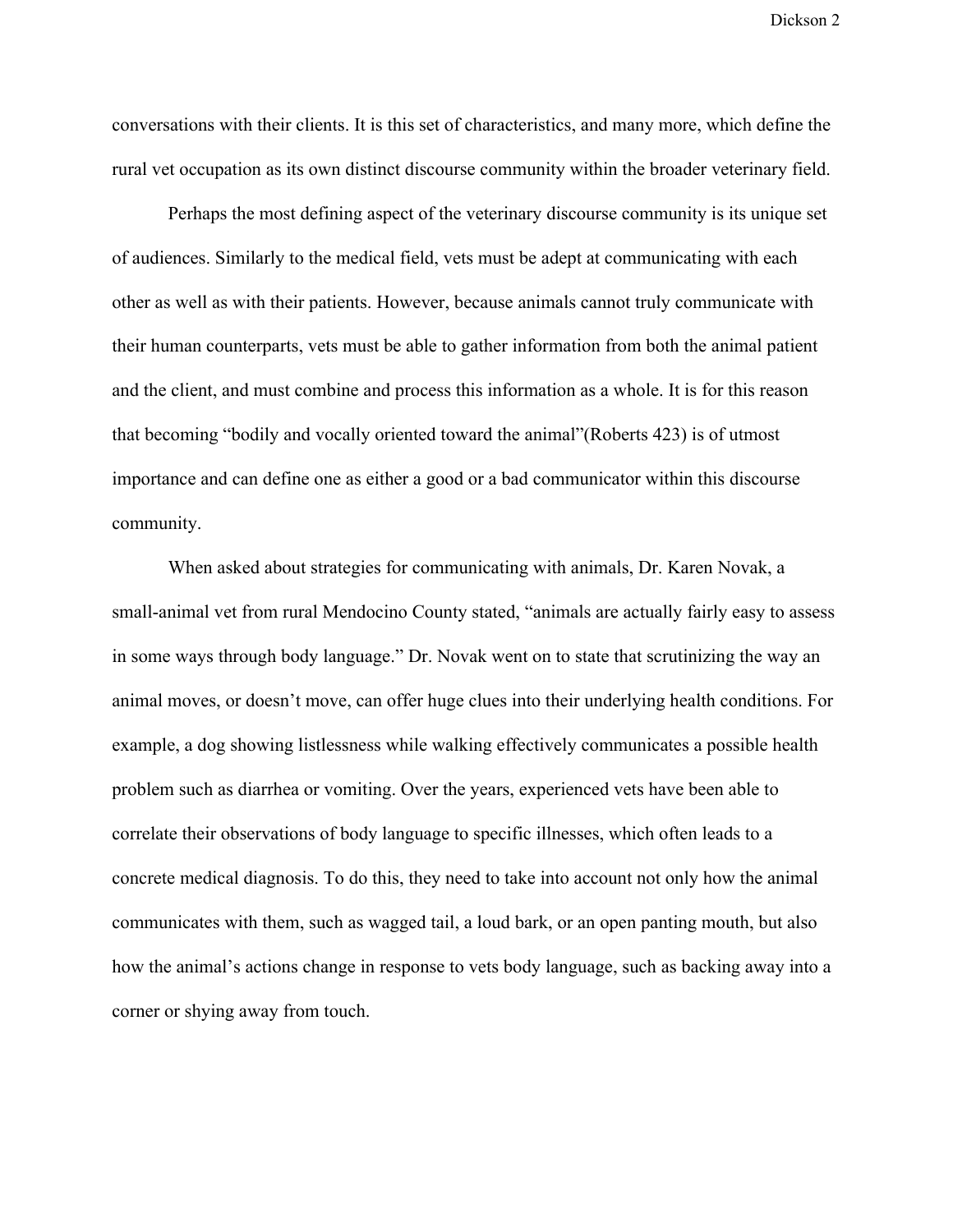This assumption might leave some wondering, if a vet can gather so much information from physical cues, why do they feel the need to use verbal communication such as the ever-present and field-specific baby-talk inside an exam room? Not only do vets rely on these utterances to "praise, calm, and admonish"(Roberts 422) pets, but simple phrases also help facilitate a discussion with the client that might be considered socially risque. For example, Dr. Novak often comes across dogs that have eaten a substantial amount of marijuana. Rather than blatantly asking the owner, she may playfully tease the dog for being "smelly" or say "I wonder what you got into" to inspire an honest conversation with the owner. This a direct line of communication between an uncomfortable client and a vet attempting to maintain their professionalism.

The roles and responsibilities of a small-animal veterinarian are generally very well understood by the public. According to The Academy of Rural Veterinarians, most veterinarians will choose to specialize in large-animals, small-animals, or even a specific species or breed. Generally, post-graduate vet students will choose to either head into emergency care, surgery, or general practitioner career paths, each of which creates a more specific and fine tuned discourse community. Because more urban areas tend to have many more animal facilities, vets and vet offices that are city-based are more likely to be specialized than those which are considered rural. For instance, there are hundreds of veterinarians located within the fourteen square miles encompassing San Francisco, CA, many of which have declared specialties such as behavior, dentistry, or internal medical. In that same amount of space in Mendocino county, one would expect to find approximately one to two vets. The implications that this has on rural vets, such as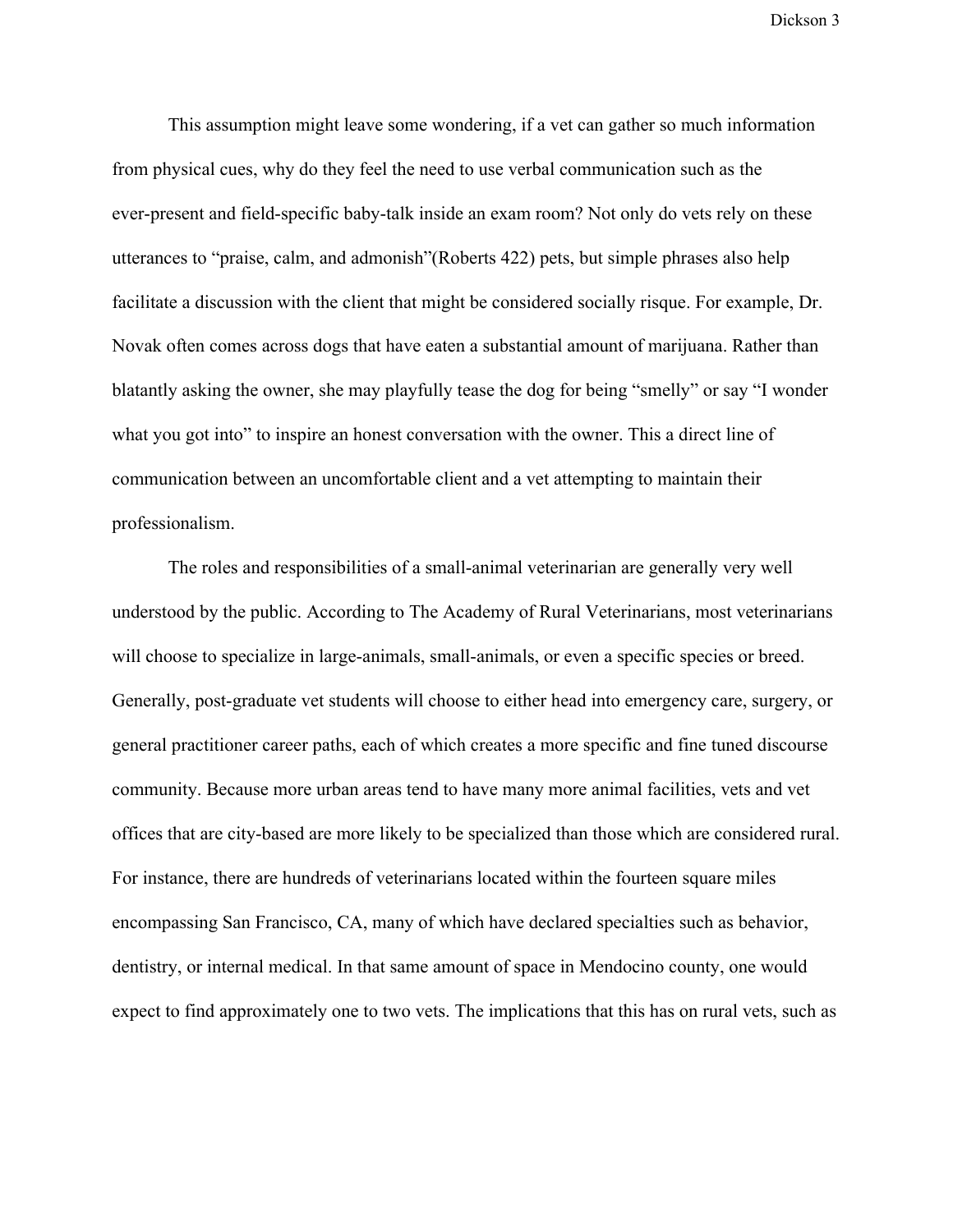Dr. Novak, is that they must be able to combine all of the specialties into one office environment and be somewhat knowledgeable about every single one of them.

As previously mentioned, communication with animals is a vital aspect of the veterinary discourse community. For small animal vets, this would include understanding the body language of cats, dogs, rabbits, etc.. Large animal vets, on the other hand, must be well educated in relation to cows, pigs, horses, and other farm animals. While these subjects in themselves seem daunting, a rural veterinarian must be well versed in the anatomy and body language of all of these animals, plus anything else that may come into the workplace. And not only do they need to be able to relate to any animal, but they need to be able to speak and understand in terms of any specialty. When asked if she believed rural vets had more responsibility within a vet clinic, Dr. Novak, who has worked on animals ranging from goldfish to giraffes, replied with " no, you could even say specialists have more responsibility because the expectations are higher, but what is different is that I have to act as the surgeon, ophthalmologist, dermatologist etc., but in a more general way." To achieve this, rural veterinarians often use a much broader language and vocabulary in the office.

At Village Veterinary, located in Mendocino, CA, I noticed that when a new case came into the office the vets would begin their evaluation and discussion in a very vague manner. Then as more and more information came to light, they would begin to speak with more pointed and scientific terminology. At this point they would either diagnosis and treat the condition or realize that the illness was beyond their scope, in which case they would refer the animal to a specialist.

Because of the huge informational realm of a rural veterinarian, it is an incredibly important quality for rural vets to understand when they need to learn more about a topic or ask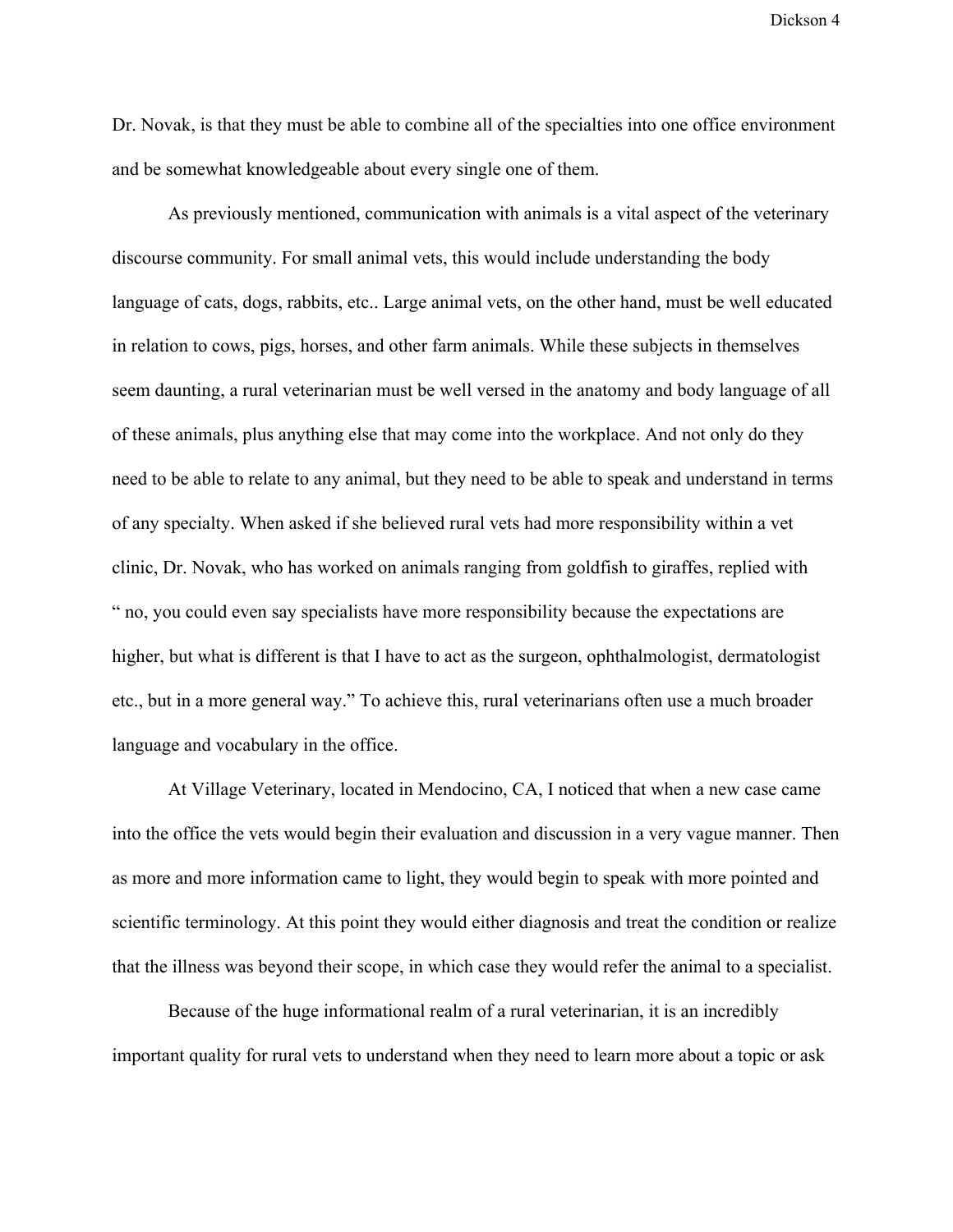for help from outside resources. From my various interviews, I gathered that the three main sources of information for rural vets came from professional books and publications, online forums such as Veterinary Information System (VIM), and digital correspondence with other vets and specialists. After Dr. Novak allowed me to view multiple forum posts and a few approved email chains, I gathered that most vets communicate in a very direct and concise manner. Because as Dr. Novak put it, "there is an assumed level of expertise." When conversing with other vets instead of clients or veterinary technicians, she is able to ask for help regarding a specific problems and get immediate and helpful responses. Phone calls, however, were much harder to classify with distinct verbal characteristics. According to Liz H. Mossop, the veterinary profession has yet to truly define professionalism when it comes to communicating with each other. From my observations, the verbal style varied entirely depending on the specialty, expertise, and location of the vet being contacted.

From my time spent at Village Veterinary, one of the most surprising features was how much time each vet spent on the phone. After assuming that Dr. Novak and her coworkers were talking with other vets, I learned that it was actually clients that they were usually speaking to. When I asked Dr. Novak how she felt about working over the phone she simply stated, "working over the phone has always been one of my least favorite parts of my job." In fact, almost every single vet I talked to had a similar response. Before entering into the workforce, it is important for rural vets to understand that because they are often the single vet for a large region, many of their follow up conversations will have to take place over the phone. Most vets are also expected to be "on-call" due to the lack of emergency specific facilities. This entails being reachable over the phone for a period of 24 hours, which allows clients to get in touch with you in case of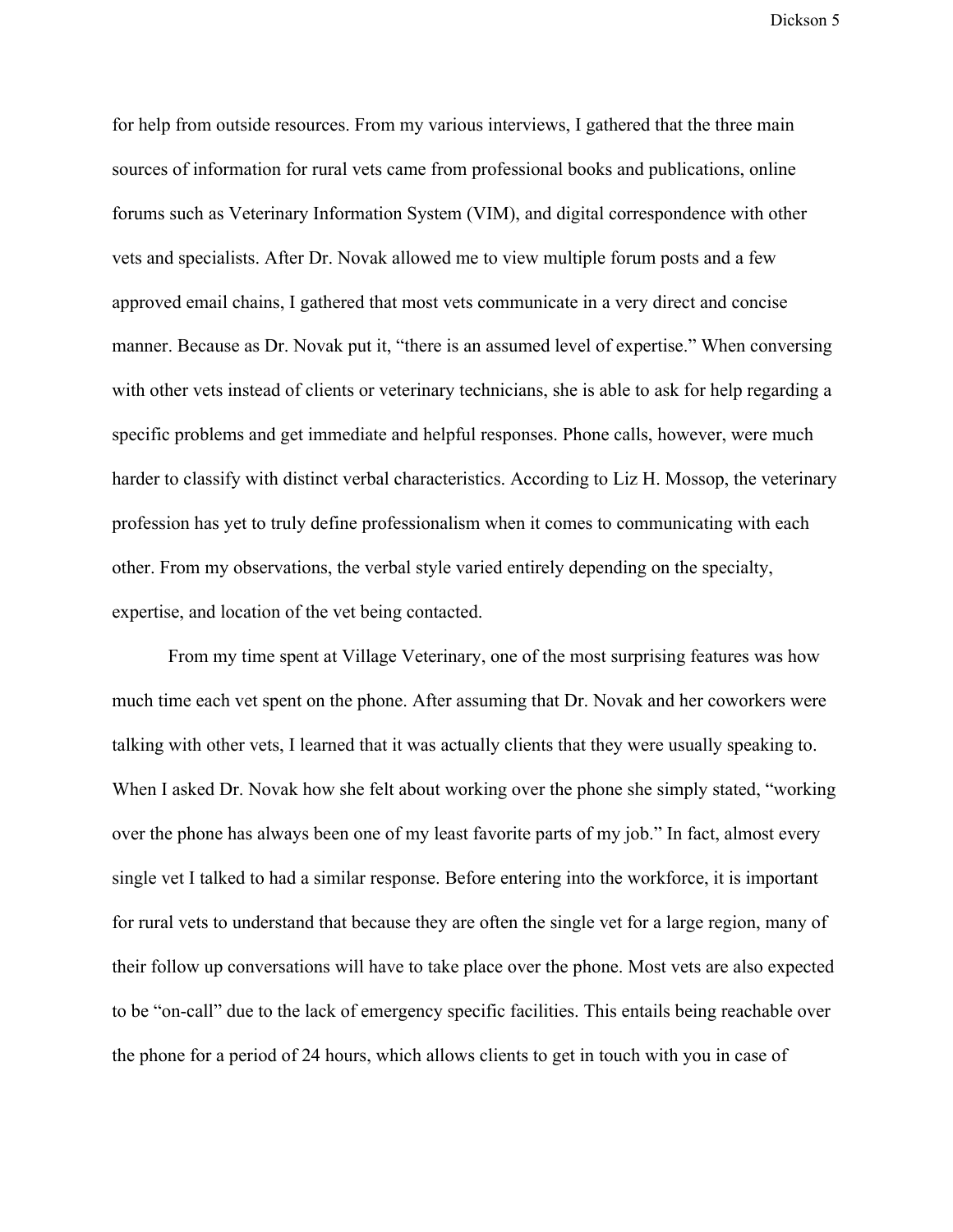emergency (Academy or Rural Veterinarians). It is this form of non face-to-face contact that veterinarians often dread because of the average person does not have the educational background to effectively understand and communicate their animal's condition with the same insight and sensitivity to body language clues that vets have developed. Vets must also be very careful with what they say and their phrasing in this situation. The client often calls with unrealistic expectations of what a vet can accomplish over the phone. Many expect the vet to be able to diagnose or even offer treatment without having ever seen the animal. Developing an understanding of how to effectively and efficiently communicate over the phone, and understanding legal limits, is perhaps one of the most important skills a rural vet needs to possess in order to successfully assess and form a treatment plan, as well as avoid mistakes, misunderstandings, or even lawsuit.

Arguably one of the most rewarding aspects of being a small animal vet is the valuable connections they make with their human and animal clients. Clearly not all veterinary hospitals are the same, but generally a more remote veterinary clinic will run with less hustle and bustle than their city-based counterparts. Rural vets often see the same patients every few months for years in a row and often form an incredibly strong personal connection with their long term clients. This statement is reinforced by the fact that rural vets are much more likely to come across their clients in everyday, small-town life. This creates a sense of trust, honesty, and understanding that is recognizable in successful veterinary practices. At Village Veterinary, I realized that almost every single appointment began with a discussion of client's kids, hobbies, recent travels, or even health problems. Dr. Fishelson, a rural relief veterinarian, knows her clients so well that she will often agree to perform house calls. This sense of interpersonal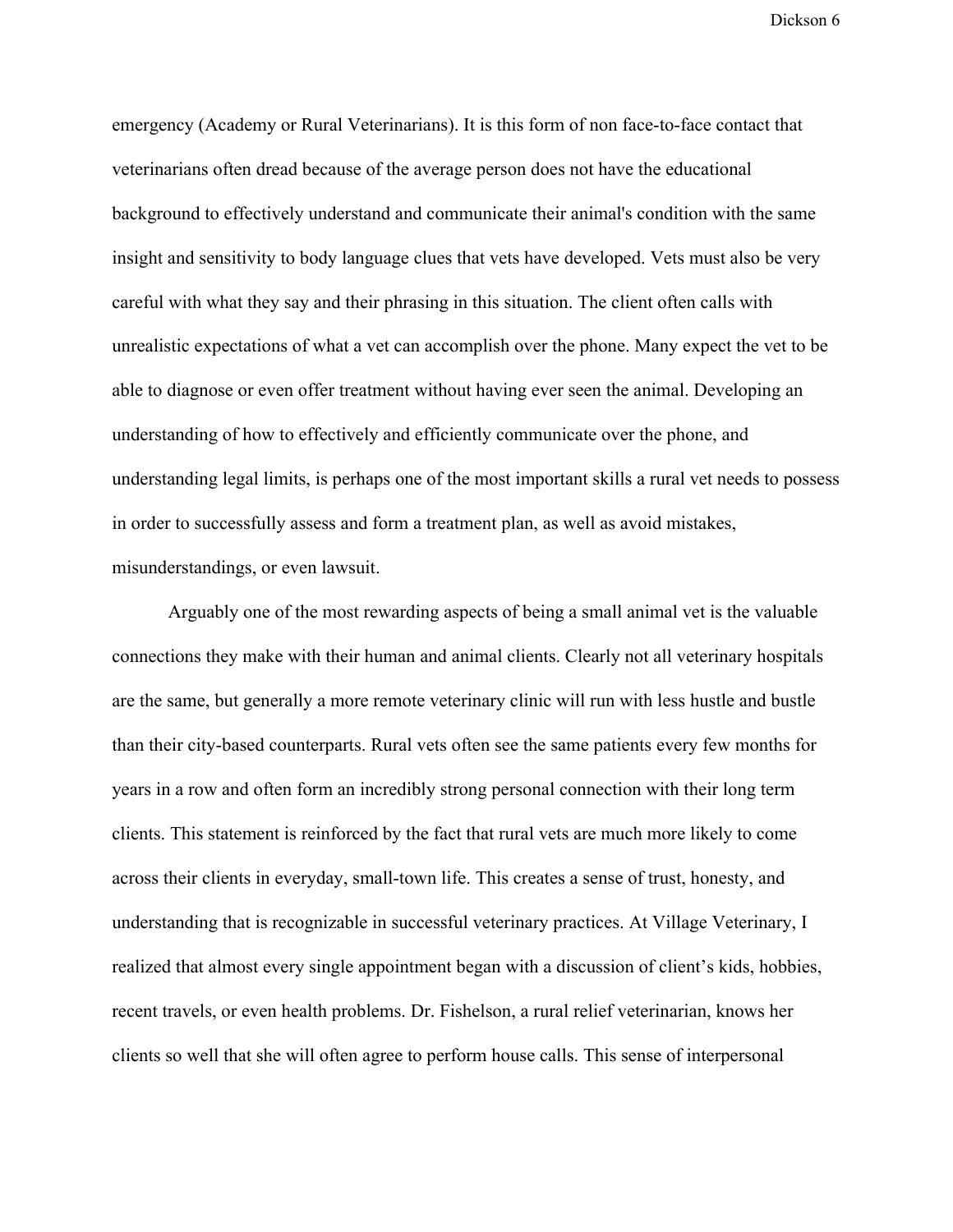connection allows the tone of the appointment to be friendly and open rather than cold or sterile. This is especially important when it comes to breaking bad news. According to Dr. Novak, she has known some of her clients "for over ten years, which makes the process of terminal diagnoses or euthanasia much more emotional." With these emotions running high, it is important for vets to develop skills to break bad news in an effective manner. This may include strategies of non-verbal communication such as keeping an open body position, lowering to eye level, touching the client's arm in sympathy, and offering or accepting an empathetic hug, as well as verbal communication such as asking open ended questions, using reflective listening, and keeping a calming tone. (Dvm360.com).

The distinct characteristics of the rural veterinary community often go unknown and unappreciated in everyday life. Clients, especially those who are stressed and/or grief stricken, don't realize what is behind the intense preparation that comes before a vet walks into the room and says "we've done everything we can." Because they remain outside of the rural vet discourse community, clients have no way of truly knowing that the moment the vet entered the exam room, he or she immediately adapted their own body language and communication strategy to the specific animal on the examination table, as well as the the perceived needs and emotions of the specific client. They typically are not aware that the vet most likely had to reach out and communicate to several vets over the phone, or poured over the results of multiple ten page-long forum discussions. The client almost certainly doesn't know the practice protocol, the expertise, and the personal attention it took for the vet to break the news to a client, albeit a one time emergency visit, a possible long term client, or even a friend. Successful navigation within this contrasting mix of objective and informed judgement, as well as subjective empathy is the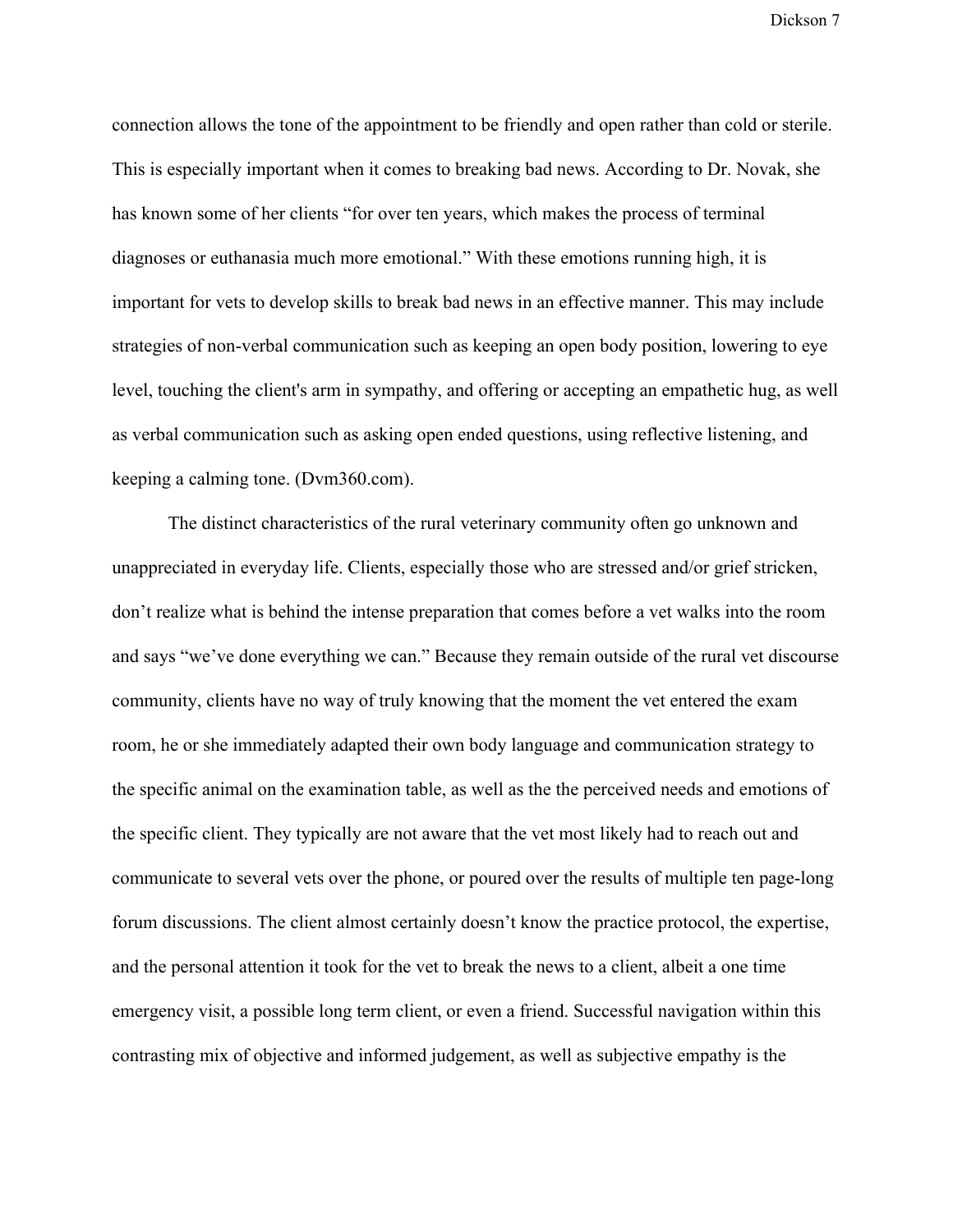defining characteristic that makes the rural veterinary discourse community so special. The more successful they are within it, the more comfortable an outsider feels as a guest.